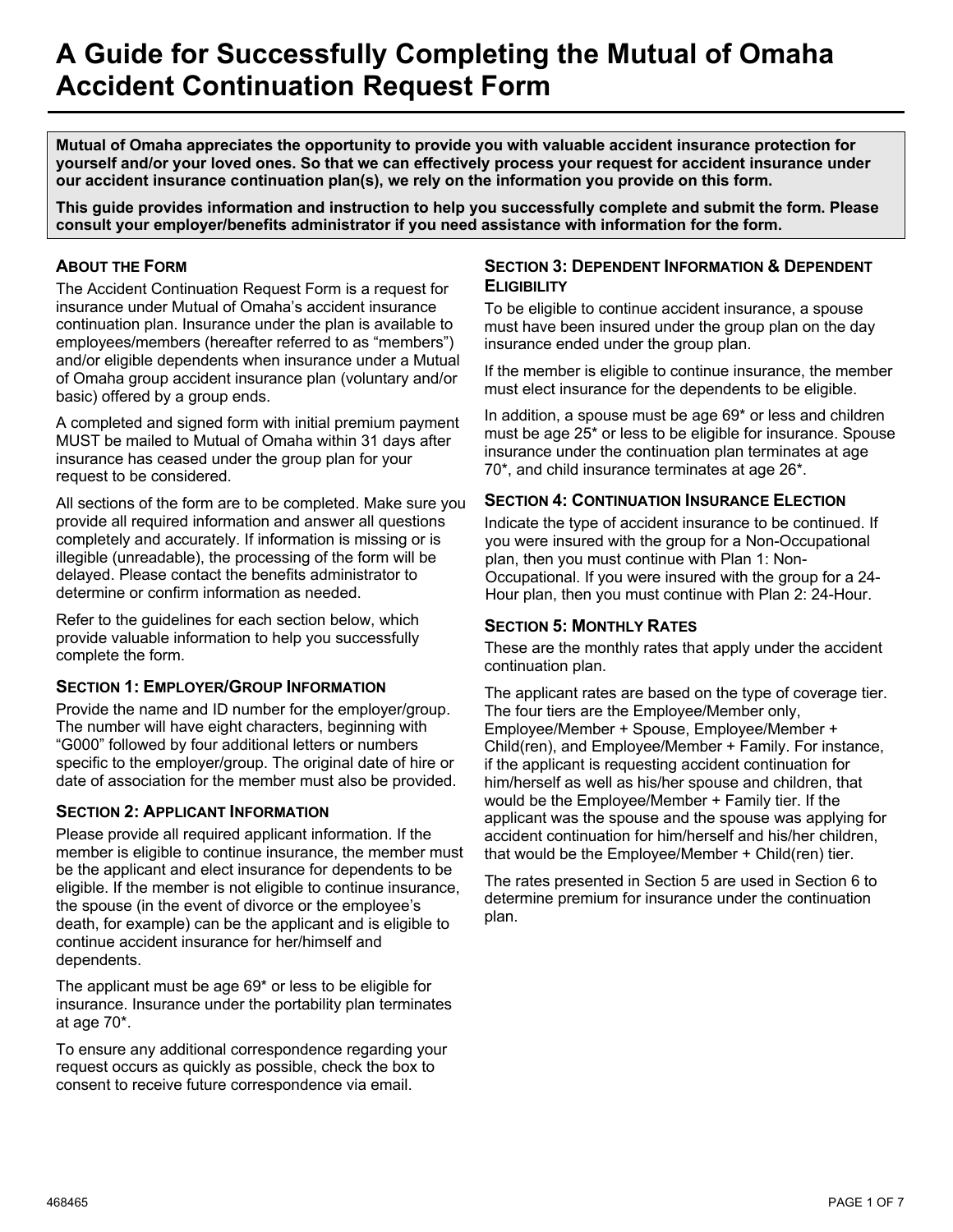# **SECTION 6: INITIAL PREMIUM PAYMENT CALCULATION**

Premium amounts must be calculated, and a billing mode must be selected.

Do the following to complete this section:

- (a)Insert the appropriate monthly rate for the applicable plan type. Rates are provided in Section 5. Add together the monthly rates from any eligible voluntary and basic accident plans, if needed†.
- (b) Select a billing frequency. To pay premium every 3 months (quarterly), insert a "3" into column (2). To pay premium twice a year (semi-annually), insert a "6" into column (b). To pay premium annually, insert a "12" into column (b).
- (c) Calculate the Premium Subtotal, by multiplying the Monthly Rate (a) by the Billing Frequency (b).
- (d) Calculate the Initial Premium Payment, by adding the \$5.00 Billing Fee to the Premium Subtotal (c).

## **SECTION 7: BENEFICIARY DESIGNATION**

You must designate a beneficiary for any accident insurance proceeds in the event of your death. You (the applicant) are the beneficiary for any dependent accident insurance.

If you wish to designate additional beneficiaries (beyond what space allows for on the form), please attach an additional sheet of paper to the form that includes the required information.

## **SECTION 8: ACKNOWLEDGEMENT AND SIGNATURE**

Read the statements in this section. If you understand and agree to the statements, sign and date the form to complete the form. Your signature binds you to the statements in this section, and allows the form to be processed by Mutual of Omaha.

#### **SECTION 9: INSTRUCTIONS**

Follow the submission instructions to ensure your request is received by Mutual of Omaha. Be sure to include the Group ID Number on any payment, and mail the request form and the payment to Mutual of Omaha as soon as possible after insurance ends under the group plan.

Remember, to be considered for insurance under the accident insurance continuation plan, your request must be received within 31 days of the date insurance under the group plan ended.

\*The ages referenced in Sections 2 and 3 represent Attained Age, which is the age of any individual as of the policy anniversary date of October 1 of a given year. For example, let's say you are 69 years old on October 1, 2014. Your Attained Age for the policy year (October 1, 2014 - September 30, 2015) is 69, even if your 70th birthday is in November. In this example, you are eligible for insurance under this plan until September 30, 2015.

† You may have had group accident insurance under a voluntary accident insurance plan, a basic (employer-paid) accident insurance plan, or both, from the group. Any plan must include a portability or conversion provision for the insurance available to you under the plan to be continued. It may be possible that the insurance you had under a voluntary plan can be continued, but the insurance you had under a basic (employer-paid) plan cannot be continued, for example. Please consult the certificate for each group plan or the employer/benefits administrator to determine if continuation is available.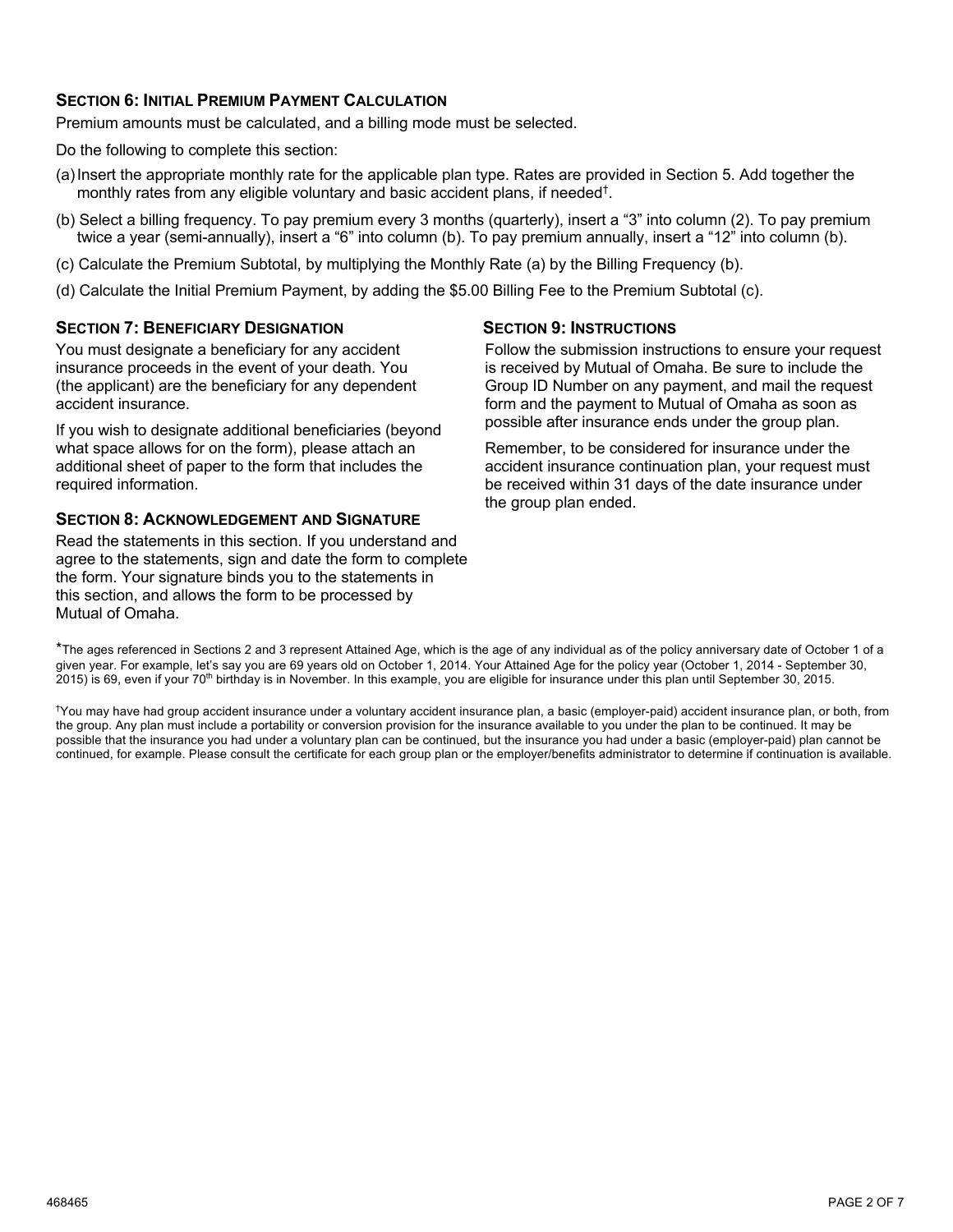# **UNITED OF OMAHA LIFE INSURANCE COMPANY**

A MUTUAL of OMAHA COMPANY

# **Accident Continuation Insurance**



# **BENEFIT INFORMATION**

This insurance offers financial protection by paying a cash benefit if an insured person is injured as the result of a covered accident. Accident continuation insurance is available when insurance under a group accident insurance plan ends.

If you were insured with a group for a Non-Occupational plan, then Plan 1: Non-Occupational is the continuation plan available to you. If you were insured with a group for a 24-Hour plan, then Plan 2: 24-Hour is the continuation plan available to you.

| <b>Plan Information</b>                                                                                                                      | <b>Benefit Amounts</b>                                                      |                                  |  |  |  |  |  |  |
|----------------------------------------------------------------------------------------------------------------------------------------------|-----------------------------------------------------------------------------|----------------------------------|--|--|--|--|--|--|
|                                                                                                                                              | Plan 1: Non-Occupational (Off-job only)<br>Plan 2: 24-Hour (On and off-job) |                                  |  |  |  |  |  |  |
| Annual Benefit Maximum (ABM)                                                                                                                 | \$10,000                                                                    | \$10,000                         |  |  |  |  |  |  |
| <b>Benefits</b>                                                                                                                              |                                                                             |                                  |  |  |  |  |  |  |
|                                                                                                                                              | Plan 1: Non-Occupational (Off-job only)                                     | Plan 2: 24-Hour (On and off-job) |  |  |  |  |  |  |
| Initial Care $\&$ Emergency <sup>1</sup> – Most treatment/service required within 72 hours of accident; Once per accident per insured person |                                                                             |                                  |  |  |  |  |  |  |
| <b>Emergency Room</b>                                                                                                                        | \$150                                                                       | \$150                            |  |  |  |  |  |  |
| <b>Urgent Care Center</b>                                                                                                                    | \$100                                                                       | \$100                            |  |  |  |  |  |  |
| <b>Initial Physician Office Visit</b>                                                                                                        | $\overline{$75}$                                                            | $\overline{$}$                   |  |  |  |  |  |  |
| <b>Ambulance</b>                                                                                                                             | Up to \$1,000                                                               | Up to \$1,000                    |  |  |  |  |  |  |
| Specified Injuries <sup>1,2</sup>                                                                                                            |                                                                             |                                  |  |  |  |  |  |  |
| Fractures (Surgical / Non-surgical)                                                                                                          | Up to \$5,000 / Up to \$2,500                                               | Up to \$5,000 / Up to \$2,500    |  |  |  |  |  |  |
| <b>Dislocations</b> (Surgical / Non-surgical)                                                                                                | Up to \$6,000 / Up to \$3,000                                               | Up to \$6,000 / Up to \$3,000    |  |  |  |  |  |  |
| <b>Lacerations</b>                                                                                                                           | Up to \$600                                                                 | Up to \$600                      |  |  |  |  |  |  |
| <b>Burns</b>                                                                                                                                 | Up to \$10,000                                                              | Up to \$10,000                   |  |  |  |  |  |  |
| <b>Dental</b>                                                                                                                                | Up to \$200                                                                 | Up to \$200                      |  |  |  |  |  |  |
| Hospital, Surgical & Diagnostic <sup>1,3</sup>                                                                                               |                                                                             |                                  |  |  |  |  |  |  |
| <b>Admission</b>                                                                                                                             | \$1,000                                                                     | \$1.000                          |  |  |  |  |  |  |
| Daily Confinement (Up to 365 days per accident)                                                                                              | \$200 per day                                                               | \$200 per day                    |  |  |  |  |  |  |
| ICU Confinement (Up to 15 days per accident)                                                                                                 | \$400 per day                                                               | \$400 per day                    |  |  |  |  |  |  |
| Rehab. Facility Confinement (Up to 30 days per accident)                                                                                     | \$100 per day                                                               | \$100 per day                    |  |  |  |  |  |  |
| <b>Surgical</b>                                                                                                                              | Up to \$1,500                                                               | Up to \$1,500                    |  |  |  |  |  |  |
| <b>Diagnostic</b>                                                                                                                            | Up to \$200                                                                 | Up to \$200                      |  |  |  |  |  |  |
| Follow-Up Care <sup>1</sup> – Treatment/service required within 365 days of accident; Medical device is once per accident per insured person |                                                                             |                                  |  |  |  |  |  |  |
| <b>Physician Follow-Up Office Visit</b>                                                                                                      | \$75; Up to 2 per accident                                                  | \$75; Up to 2 per accident       |  |  |  |  |  |  |
| <b>Therapy Services</b>                                                                                                                      | \$25; Up to 6 per accident                                                  | \$25; Up to 6 per accident       |  |  |  |  |  |  |
| <b>Medical Device</b>                                                                                                                        | \$100                                                                       | \$100                            |  |  |  |  |  |  |
| <b>Prosthetic Device(s)</b>                                                                                                                  | \$750; Up to 2 per accident                                                 | \$750; Up to 2 per accident      |  |  |  |  |  |  |
| <b>Additional Benefits</b> <sup>1</sup> – Benefits are payable within 365 days of accident                                                   |                                                                             |                                  |  |  |  |  |  |  |
| Transportation (Up to 3 trips per accident)                                                                                                  | \$300 per trip                                                              | \$300 per trip                   |  |  |  |  |  |  |
| Lodging (Up to 30 nights per accident)                                                                                                       | \$125 per night                                                             | \$125 per night                  |  |  |  |  |  |  |
| Childcare (Up to 30 days per accident)                                                                                                       | \$20 per day                                                                | \$20 per day                     |  |  |  |  |  |  |
| Catastrophic Benefits <sup>1</sup> – Benefits are payable within 365 days of accident; Once per accident per insured person                  |                                                                             |                                  |  |  |  |  |  |  |
|                                                                                                                                              | You: \$25,000                                                               | You: \$25.000                    |  |  |  |  |  |  |
| <b>Principal Sum (PS)</b>                                                                                                                    | Spouse: \$10,000                                                            | Spouse: \$10,000                 |  |  |  |  |  |  |
|                                                                                                                                              | Child(ren): \$5,000                                                         | Child(ren): \$5,000              |  |  |  |  |  |  |
| <b>Common Carrier Accidental Death</b>                                                                                                       | 300% of PS                                                                  | 300% of PS                       |  |  |  |  |  |  |
| <b>Transportation of Remains</b>                                                                                                             | Up to \$5,000                                                               | Up to \$5,000                    |  |  |  |  |  |  |
| <b>Dismemberment &amp; Paralysis</b>                                                                                                         | Up to 100% of PS                                                            | Up to 100% of PS                 |  |  |  |  |  |  |
| <b>Reasonable Modifications</b>                                                                                                              | Up to 10% of PS                                                             | Up to 10% of PS                  |  |  |  |  |  |  |
| Coma                                                                                                                                         | 50% of PS                                                                   | 50% of PS                        |  |  |  |  |  |  |

<sup>1</sup> Additional limitations apply as described in the certificate.

<sup>2</sup>Fractures and dislocations require treatment within 90 days of accident, burns and lacerations within 72 hours of an accident, and dental care within 30 days. If an insured person sustains both a fracture and dislocation as the result of the same accident, the maximum amount payable is up to 200% of the amount payable for the injury with the highest applicable benefit amount.<br><sup>3</sup>Daily confinement must begin with 90 days of dislocation of the same bone or joint as a result of the same accident, only the highest applicable benefit is payable.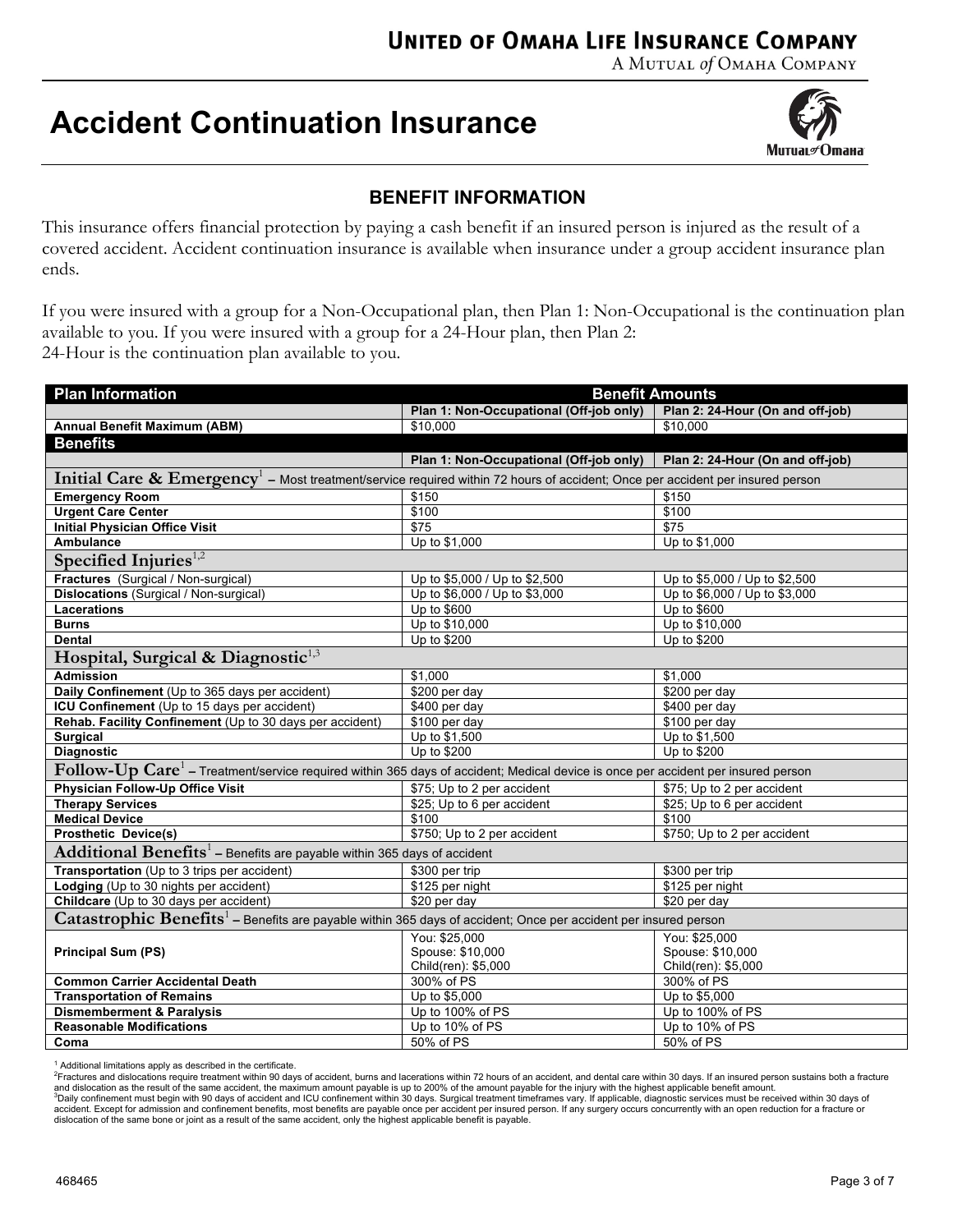# **FREQUENTLY ASKED QUESTIONS**

**Who is eligible for this insurance? –** To be eligible for this insurance, you and your spouse (if applicable) must have been insured under the group plan on the day accident insurance under that plan ended. In addition:

- § You and your spouse must be under age 70, and any child(ren) must be under age 26
- § You and your dependent(s) must have major medical insurance, or basic hospital and basic medical insurance

**Can I insure my domestic partner or civil union partner?** – Any reference to "spouse" includes your domestic partner, civil union partner, reciprocal beneficiary or equivalent, as recognized and allowed by applicable federal law, state law, or law of the county, city or local government in your jurisdiction of residence.

**What is the "Annual Benefit Maximum (ABM)?" –** An ABM allows this insurance to be more affordable, by "capping" the amount of benefits payable under the plan each calendar year while still helping to cover the expenses your health insurance plan doesn't (such as deductibles and co-pays). A new ABM is available each calendar year.

**When does this insurance end? –** Insurance will end on the last day of the month in which an insured person no longer satisfies the applicable eligibility conditions, or when you reach the age of 70. Additional circumstances under which insurance will end are described in the certificate.

**Are there any exclusions or limitations? –** The benefits payable are based on the insurance in effect on the date of the covered accident, subject to the definitions, limitations, exclusions and other provisions of the policy. The accident definitions, exclusions and limitations are detailed in the certificate.

**How much does it cost and how do I pay for it? –** The amounts shown below are monthly amounts. You may elect insurance for you only, or for your family.

| <b>Coverage Tier</b><br><b>Premium Amount</b> |         |                   |  |
|-----------------------------------------------|---------|-------------------|--|
|                                               | Plan 1  | Plan <sub>2</sub> |  |
| <b>Employee/Member</b>                        | \$12.78 | \$16.77           |  |
| <b>Employee/Member + Spouse</b>               | \$18.45 | \$23.07           |  |
| Employee/Member + Child(ren)                  | \$22.94 | \$26.38           |  |
| <b>Employee/Member + Family</b>               | \$29.89 | \$34.32           |  |

Premiums must be paid to Mutual of Omaha at the billing frequency requested on the Accident Continuation Request Form. You will receive a bill from Mutual of Omaha in advance of each premium due date.

*This information describes some of the features of the benefits plan. Benefits may not be available in all states. Please refer to the certificate booklet for a full explanation of the plan's benefits, exclusions, limitations and reductions. Should there be any discrepancy between the certificate booklet and this summary, the certificate booklet will prevail. Benefits availability is subject to final acceptance and approval of the group application by the underwriting company. Accident insurance is underwritten by United of Omaha Life Insurance Company, 3300 Mutual of Omaha Plaza, Omaha, NE 68175, 1-800-769-7159. United of Omaha Life Insurance Company is licensed nationwide, except in New York. Policy form number 7000GM-U-EZ-2010. This policy provides accident insurance only. It does not provide basic hospital, basic medical or major medical insurance. It is not a Medicare supplement policy. The insurance is designed to pay you a fixed dollar amount regardless of the amount any provider charges.*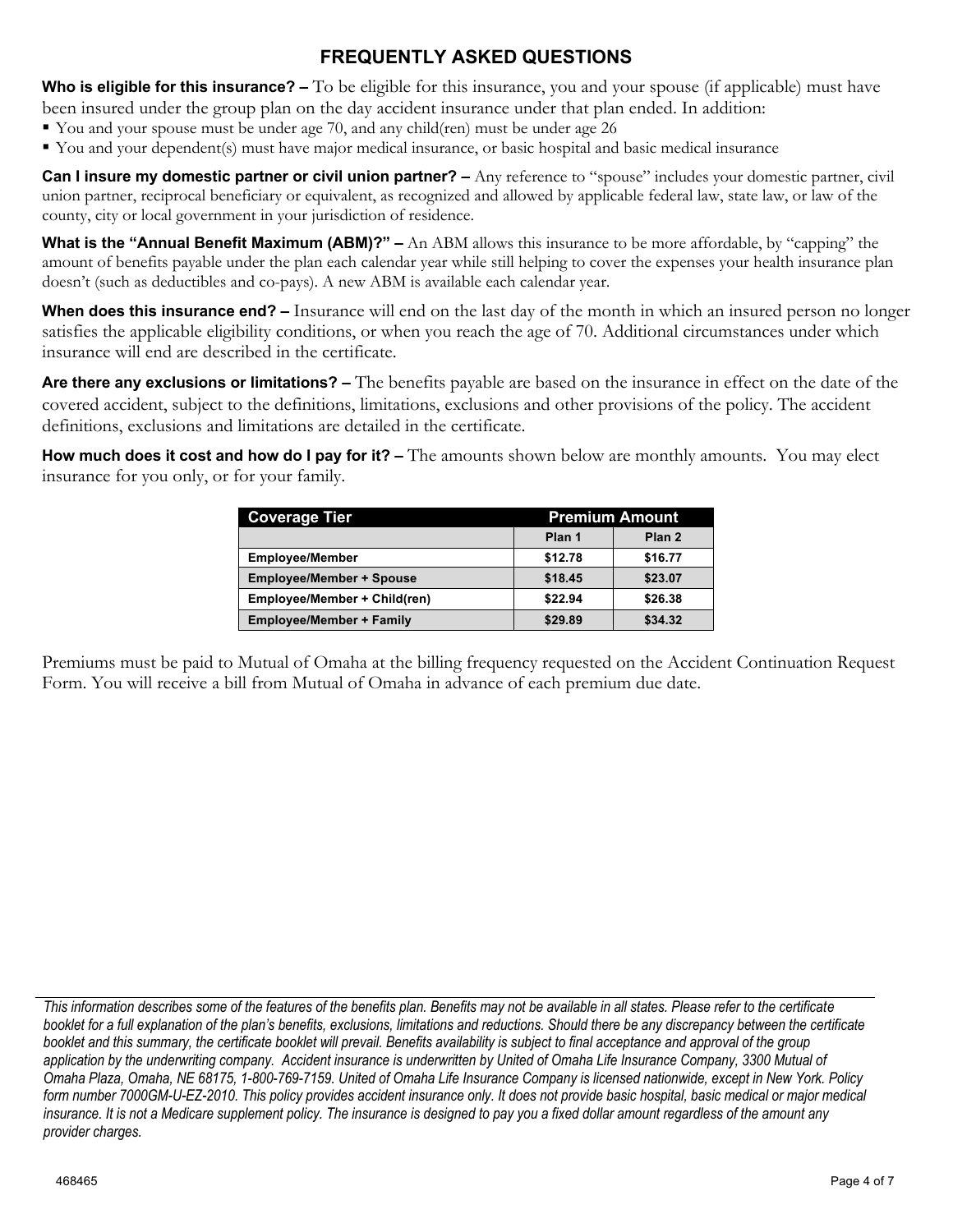# **Accident Continuation Request Form**



Premium Services

Underwritten by: United of Omaha Life Insurance Company

|                                                                                                                                                                                                                                                                                                                                                                                                                            |        | Please refer to "A Guide for Successfully Completing the Group Accident Continuation Request Form" when completing this<br>form. Please consult the employer/benefits administrator if you need assistance with information for the form. |                   |                    |                                |                                                                                    |                                            |                                                                                                                                                                                      |         |                            |            |              |
|----------------------------------------------------------------------------------------------------------------------------------------------------------------------------------------------------------------------------------------------------------------------------------------------------------------------------------------------------------------------------------------------------------------------------|--------|-------------------------------------------------------------------------------------------------------------------------------------------------------------------------------------------------------------------------------------------|-------------------|--------------------|--------------------------------|------------------------------------------------------------------------------------|--------------------------------------------|--------------------------------------------------------------------------------------------------------------------------------------------------------------------------------------|---------|----------------------------|------------|--------------|
|                                                                                                                                                                                                                                                                                                                                                                                                                            |        | Section 1: Group Information and Date of Hire/Association (Please print clearly. Required fields are marked with an asterisk (*).)                                                                                                        |                   |                    |                                |                                                                                    |                                            |                                                                                                                                                                                      |         |                            |            |              |
| <b>Group/Employer Name*</b>                                                                                                                                                                                                                                                                                                                                                                                                |        |                                                                                                                                                                                                                                           |                   |                    | Group ID Number*               |                                                                                    |                                            | Date of Hire/Association (MM/DD/YYYY)*                                                                                                                                               |         |                            |            |              |
|                                                                                                                                                                                                                                                                                                                                                                                                                            |        | Saint Mary's College of California                                                                                                                                                                                                        |                   |                    | G000 B N N 5                   |                                                                                    |                                            |                                                                                                                                                                                      |         |                            |            |              |
|                                                                                                                                                                                                                                                                                                                                                                                                                            |        | Section 2: Applicant Information (Please print clearly. Required fields are marked with an asterisk (*).)                                                                                                                                 |                   |                    |                                |                                                                                    |                                            |                                                                                                                                                                                      |         |                            |            |              |
| Last Name*                                                                                                                                                                                                                                                                                                                                                                                                                 |        |                                                                                                                                                                                                                                           |                   | <b>First Name*</b> |                                |                                                                                    |                                            |                                                                                                                                                                                      |         |                            | MI         |              |
|                                                                                                                                                                                                                                                                                                                                                                                                                            |        |                                                                                                                                                                                                                                           |                   |                    |                                |                                                                                    |                                            |                                                                                                                                                                                      |         |                            |            |              |
| <b>Street Address*</b><br><b>Email Address</b>                                                                                                                                                                                                                                                                                                                                                                             |        |                                                                                                                                                                                                                                           |                   |                    |                                |                                                                                    |                                            |                                                                                                                                                                                      |         |                            |            |              |
|                                                                                                                                                                                                                                                                                                                                                                                                                            |        |                                                                                                                                                                                                                                           |                   |                    |                                |                                                                                    |                                            |                                                                                                                                                                                      |         |                            |            |              |
| City*                                                                                                                                                                                                                                                                                                                                                                                                                      |        |                                                                                                                                                                                                                                           | State*            | ZIP Code*          |                                |                                                                                    |                                            | Telephone*                                                                                                                                                                           |         |                            |            |              |
|                                                                                                                                                                                                                                                                                                                                                                                                                            |        |                                                                                                                                                                                                                                           |                   |                    |                                |                                                                                    |                                            |                                                                                                                                                                                      |         |                            |            |              |
|                                                                                                                                                                                                                                                                                                                                                                                                                            |        |                                                                                                                                                                                                                                           |                   |                    |                                |                                                                                    |                                            |                                                                                                                                                                                      |         |                            |            |              |
| Birth Date (MM/DD/YYYY)* <sup>†</sup>                                                                                                                                                                                                                                                                                                                                                                                      |        |                                                                                                                                                                                                                                           |                   |                    | <b>Social Security Number*</b> |                                                                                    |                                            |                                                                                                                                                                                      | Gender* |                            |            |              |
|                                                                                                                                                                                                                                                                                                                                                                                                                            |        | <sup>†</sup> The applicant must be the Attained Age of 69 or less to be eligible for insurance.                                                                                                                                           |                   |                    |                                |                                                                                    |                                            |                                                                                                                                                                                      |         | $\Box$ Female              |            | <b>Nale</b>  |
| <b>Consent to Email Correspondence</b>                                                                                                                                                                                                                                                                                                                                                                                     |        |                                                                                                                                                                                                                                           |                   |                    |                                |                                                                                    |                                            |                                                                                                                                                                                      |         |                            |            |              |
|                                                                                                                                                                                                                                                                                                                                                                                                                            |        | Check this box if you consent to receiving future correspondence regarding this request via email.                                                                                                                                        |                   |                    |                                |                                                                                    |                                            |                                                                                                                                                                                      |         |                            |            |              |
| <b>Applicant Type*</b>                                                                                                                                                                                                                                                                                                                                                                                                     |        | Individuals for Whom Continued Insurance is Being Requested* (*Applies to employee/member applicants)                                                                                                                                     |                   |                    |                                |                                                                                    |                                            |                                                                                                                                                                                      |         |                            |            |              |
| Employee/Member<br>Spouse                                                                                                                                                                                                                                                                                                                                                                                                  | Myself | Myself & Spouse <sup>†</sup> Myself, Spouse & Child(ren) <sup>†</sup>                                                                                                                                                                     |                   |                    |                                |                                                                                    |                                            | $\Box$ Myself & Child(ren)                                                                                                                                                           |         |                            |            |              |
| <b>Reason for Request*</b>                                                                                                                                                                                                                                                                                                                                                                                                 |        |                                                                                                                                                                                                                                           |                   |                    |                                |                                                                                    |                                            |                                                                                                                                                                                      |         |                            |            |              |
| If you are an employee/member applicant, indicate why you are requesting insurance, and provide the date (MM/DD/YYYY) as requested:<br>Status Change/Reduction in Hours<br>Employment/Association Terminated<br>Plan Terminated by Group/Employer<br>Employee/Member Retirement<br>Date of Change: _________________<br>Date of Termination: _______________<br>Date of Termination: ______________<br>Date of Retirement: |        |                                                                                                                                                                                                                                           |                   |                    |                                |                                                                                    |                                            |                                                                                                                                                                                      |         |                            |            |              |
| If you are a spouse applicant, please indicate why you are requesting insurance, and provide the date (MM/DD/YYYY) as requested:<br>Divorce:<br>Ineligible Due to Employee/Member<br>Death of Employee/Member;<br>Ineligible Due to Employee/Member Active<br>Date of Divorce:<br>Date of Death:<br>Age; Date of Ineligibility:<br>Military Status; Date of Ineligibility:                                                 |        |                                                                                                                                                                                                                                           |                   |                    |                                |                                                                                    |                                            |                                                                                                                                                                                      |         |                            |            |              |
|                                                                                                                                                                                                                                                                                                                                                                                                                            |        | Section 3: Dependent Information (Please print clearly. All fields are required for any spouse requesting insurance.)                                                                                                                     |                   |                    |                                |                                                                                    |                                            |                                                                                                                                                                                      |         |                            |            |              |
| <b>Dependent Type</b>                                                                                                                                                                                                                                                                                                                                                                                                      |        | <b>Last Name</b>                                                                                                                                                                                                                          | <b>First Name</b> |                    | MI                             |                                                                                    | Date of Birth <sup>+</sup><br>(MM/DD/YYYY) | Gender                                                                                                                                                                               |         |                            |            |              |
| <b>ISpouse</b><br>Child                                                                                                                                                                                                                                                                                                                                                                                                    |        |                                                                                                                                                                                                                                           |                   |                    |                                |                                                                                    |                                            |                                                                                                                                                                                      |         | Female                     |            | Male         |
| Child<br>Child                                                                                                                                                                                                                                                                                                                                                                                                             |        |                                                                                                                                                                                                                                           |                   |                    |                                |                                                                                    |                                            |                                                                                                                                                                                      |         | <b>IFemale</b><br>1 Female |            | Male<br>Male |
| Child                                                                                                                                                                                                                                                                                                                                                                                                                      |        |                                                                                                                                                                                                                                           |                   |                    |                                |                                                                                    |                                            |                                                                                                                                                                                      |         | Female                     |            | Male         |
| Child                                                                                                                                                                                                                                                                                                                                                                                                                      |        |                                                                                                                                                                                                                                           |                   |                    |                                |                                                                                    |                                            |                                                                                                                                                                                      |         | Female                     |            | Male         |
| Child                                                                                                                                                                                                                                                                                                                                                                                                                      |        |                                                                                                                                                                                                                                           |                   |                    |                                |                                                                                    |                                            |                                                                                                                                                                                      |         | Female                     |            | Male         |
|                                                                                                                                                                                                                                                                                                                                                                                                                            |        | <sup>†</sup> A spouse must be the Attained Age of 69 or less and children must be the Attained Age of 25 or less to be eligible for insurance.                                                                                            |                   |                    |                                |                                                                                    |                                            |                                                                                                                                                                                      |         |                            |            |              |
| <b>Section 4: Continuation Insurance Election</b><br>Plan Type Requested <sup>†</sup>                                                                                                                                                                                                                                                                                                                                      |        |                                                                                                                                                                                                                                           |                   |                    |                                |                                                                                    |                                            |                                                                                                                                                                                      |         |                            |            |              |
| Plan 1: Non-Occupational                                                                                                                                                                                                                                                                                                                                                                                                   |        | $\Box$ Plan 2: 24-Hour                                                                                                                                                                                                                    |                   |                    |                                |                                                                                    |                                            | <sup>†</sup> You must continue insurance for the same plan type that you were insured under<br>with the group. Please consult the employer/benefits administrator for the plan type. |         |                            |            |              |
| <b>Section 5: Monthly Rates</b>                                                                                                                                                                                                                                                                                                                                                                                            |        |                                                                                                                                                                                                                                           |                   |                    |                                |                                                                                    |                                            |                                                                                                                                                                                      |         |                            |            |              |
| <b>Plan 1: Non-Occupational</b><br><b>Coverage Tier</b>                                                                                                                                                                                                                                                                                                                                                                    |        |                                                                                                                                                                                                                                           | Plan 2: 24-Hour   |                    |                                |                                                                                    |                                            |                                                                                                                                                                                      |         |                            |            |              |
| <b>Employee/Member</b><br><b>Employee/Member + Spouse</b>                                                                                                                                                                                                                                                                                                                                                                  |        |                                                                                                                                                                                                                                           | \$18.45           | \$12.78            |                                |                                                                                    |                                            | \$16.77<br>\$23.07                                                                                                                                                                   |         |                            |            |              |
| Employee/Member + Child(ren)                                                                                                                                                                                                                                                                                                                                                                                               |        |                                                                                                                                                                                                                                           | \$22.94           | \$26.38            |                                |                                                                                    |                                            |                                                                                                                                                                                      |         |                            |            |              |
| <b>Employee/Member + Family</b><br>\$29.89                                                                                                                                                                                                                                                                                                                                                                                 |        |                                                                                                                                                                                                                                           |                   |                    |                                | \$34.32                                                                            |                                            |                                                                                                                                                                                      |         |                            |            |              |
| Section 6: Initial Premium Payment Calculation                                                                                                                                                                                                                                                                                                                                                                             |        |                                                                                                                                                                                                                                           |                   |                    |                                |                                                                                    |                                            |                                                                                                                                                                                      |         |                            |            |              |
| <b>Initial Premium Payment Calculation</b>                                                                                                                                                                                                                                                                                                                                                                                 |        |                                                                                                                                                                                                                                           | (a) Monthly Rate  |                    |                                |                                                                                    |                                            |                                                                                                                                                                                      |         |                            |            |              |
|                                                                                                                                                                                                                                                                                                                                                                                                                            |        |                                                                                                                                                                                                                                           |                   |                    |                                | (b) Billing<br>(c) Premium<br><b>Frequency</b><br><b>Subtotal</b><br>$(a)$ X $(b)$ |                                            |                                                                                                                                                                                      |         |                            |            |              |
| <b>Applicant(s)</b>                                                                                                                                                                                                                                                                                                                                                                                                        |        |                                                                                                                                                                                                                                           |                   |                    |                                |                                                                                    |                                            |                                                                                                                                                                                      |         |                            |            |              |
|                                                                                                                                                                                                                                                                                                                                                                                                                            |        |                                                                                                                                                                                                                                           |                   |                    |                                |                                                                                    |                                            | <b>Billing Fee</b>                                                                                                                                                                   |         |                            | $+$ \$5.00 |              |

468465 PAGE 5 OF 7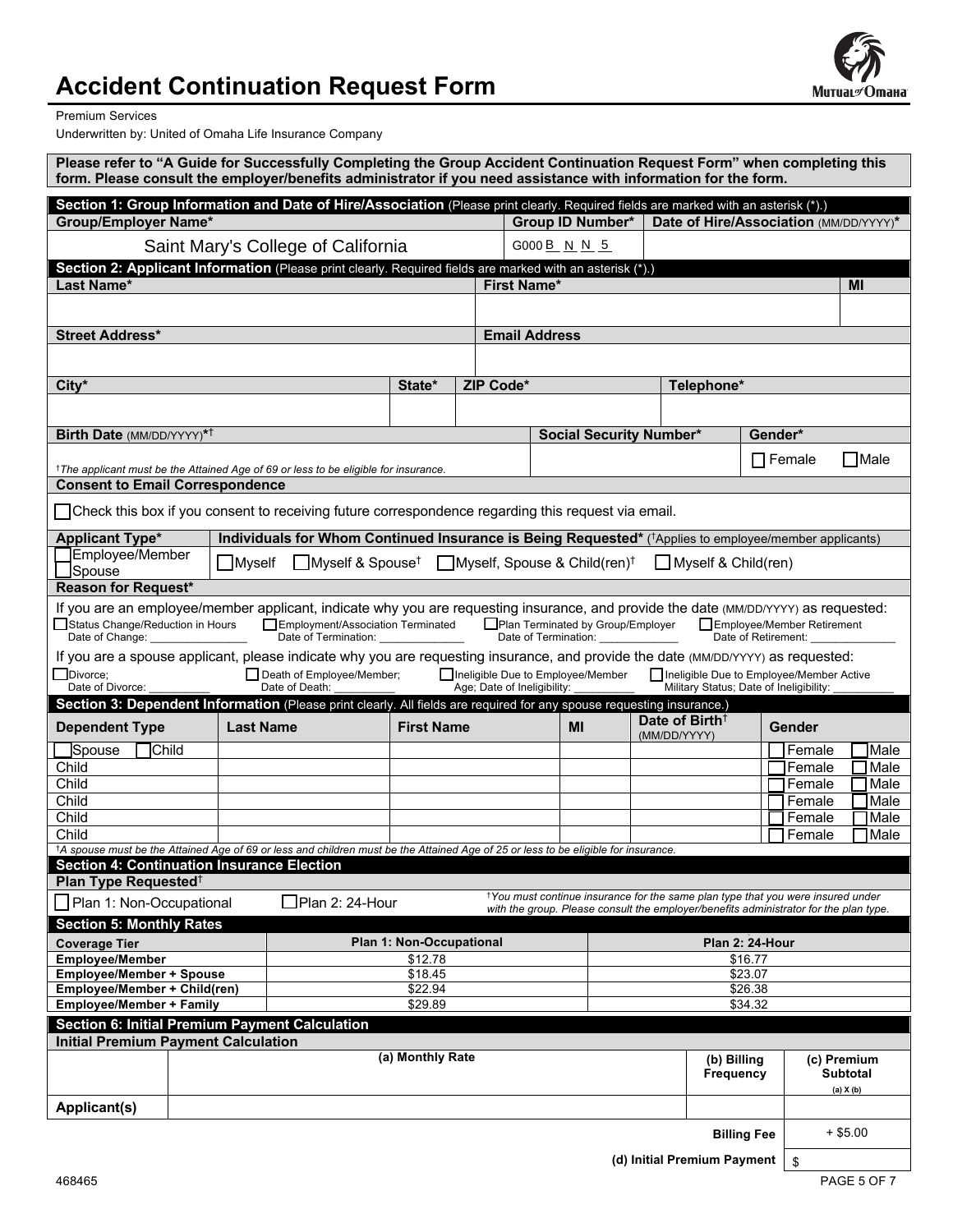| <b>Section 7: Beneficiary Designation (Right to chand</b> | reserved to the insured.)<br>ade beneficiary is m |  |
|-----------------------------------------------------------|---------------------------------------------------|--|

If more than one beneficiary is named, the beneficiaries shall share benefits equally unless otherwise stated below. If indicating benefit percentages, the percentages must total 100% for Primary Beneficiaries and 100% for Secondary Beneficiaries. Certain states are community property states. If you live in one of these states and you designate someone other than your spouse as a beneficiary, state law may require that your spouse consent to the designation. Community property states currently include: Arizona, California, Idaho, Louisiana, Nevada, New Mexico, Texas, Washington and Wisconsin. If you need to designate more beneficiaries than space will allow, please include this information on a separate piece of paper and submit it with this form, clearly stating your name.

#### **Primary Beneficiary Designation**

| Last Name                                        | <b>First Name</b> | SSN/             | Relationship | Date of Birth | Address of Beneficiary    | Telephone         | Benefit |
|--------------------------------------------------|-------------------|------------------|--------------|---------------|---------------------------|-------------------|---------|
|                                                  |                   | <b>ID Number</b> | to Insured   | (MM/DD/YYYY)  | Address, City, State, ZIP | Number            | Percent |
|                                                  |                   |                  |              |               |                           |                   |         |
|                                                  |                   |                  |              |               |                           |                   |         |
|                                                  |                   |                  |              |               |                           |                   |         |
|                                                  |                   |                  |              |               |                           | Percentage Total: | 100%    |
| <b>Secondary Beneficiary Designation</b>         |                   |                  |              |               |                           |                   |         |
|                                                  |                   | SSN/             | Relationship | Date of Birth | Address of Beneficiary    | Telephone         | Benefit |
| Last Name                                        | <b>First Name</b> | <b>ID Number</b> | to Insured   | (MM/DD/YYYY)  | Address, City, State, ZIP | Number            | Percent |
|                                                  |                   |                  |              |               |                           |                   |         |
|                                                  |                   |                  |              |               |                           |                   |         |
|                                                  |                   |                  |              |               |                           |                   |         |
|                                                  |                   |                  |              |               |                           | Percentage Total: | 100%    |
| Continue O. Antonio de decembra de la Cincentera |                   |                  |              |               |                           |                   |         |

#### **Section 8: Acknowledgement and Signature**

I understand that I may request insurance under the accident continuation plan subject to the following:

|  |  | I understand that this insurance is subject to the rules of the policy governing the continuation plan. |
|--|--|---------------------------------------------------------------------------------------------------------|
|--|--|---------------------------------------------------------------------------------------------------------|

§ I understand that the individuals covered under the continuation plan must satisfy the continuation plan's requirements to be eligible for benefits and that payment of premium does not ensure eligibility for insurance. In the event that any premium is collected after eligibility for continued insurance ceases, I understand that the unearned premium will be refunded in accordance with the terms of the policy governing the continuation plan.

This request for insurance must be received by Mutual of Omaha within 31 days of the date that accident insurance ceased under the group plan. My request is subject to review and acceptance by Mutual of Omaha.

§ Premium amounts may increase if any of the individuals insured under the plan enter a higher premium age category, or if continuation plan experience requires a change for all individuals insured under the plan.

By signing below, I acknowledge that I understand and agree to the above statements.

#### **SIGNATURE OF APPLICANT** \_\_\_\_\_\_\_\_\_\_\_\_\_\_\_\_\_\_\_\_\_\_\_\_\_\_\_\_\_\_\_\_\_\_\_\_\_\_\_\_\_\_\_\_\_\_\_\_\_\_ **DATE** \_\_\_\_\_\_\_\_/\_\_\_\_\_\_\_\_/\_\_\_\_\_\_\_\_

| <b>DATE</b> |  |
|-------------|--|

| <b>Section 9: Submission Instructions</b>                                                                                                          |
|----------------------------------------------------------------------------------------------------------------------------------------------------|
| 1) Mail this completed and signed form with the Initial Premium Payment to Mutual of Omaha as soon as possible after insurance has ended under the |
| group plan. The form and payment must be received by Mutual of Omaha within 31 days of the date insurance under the group plan ended.              |

| 2) Make the check or money order for the Initial Premium Payment payable to United of Omaha Life Insurance Company. Be sure to include the Group |  |  |
|--------------------------------------------------------------------------------------------------------------------------------------------------|--|--|
| ID Number (from Section 1) on the payment.                                                                                                       |  |  |

3) Submit this form and payment to: Mutual of Omaha Policyowner Services PO BOX 2147 Omaha NE 68103-2147

If you have any questions regarding this form, please contact the employer/benefits administrator, or contact Mutual of Omaha toll-free at (877) 466-8367.